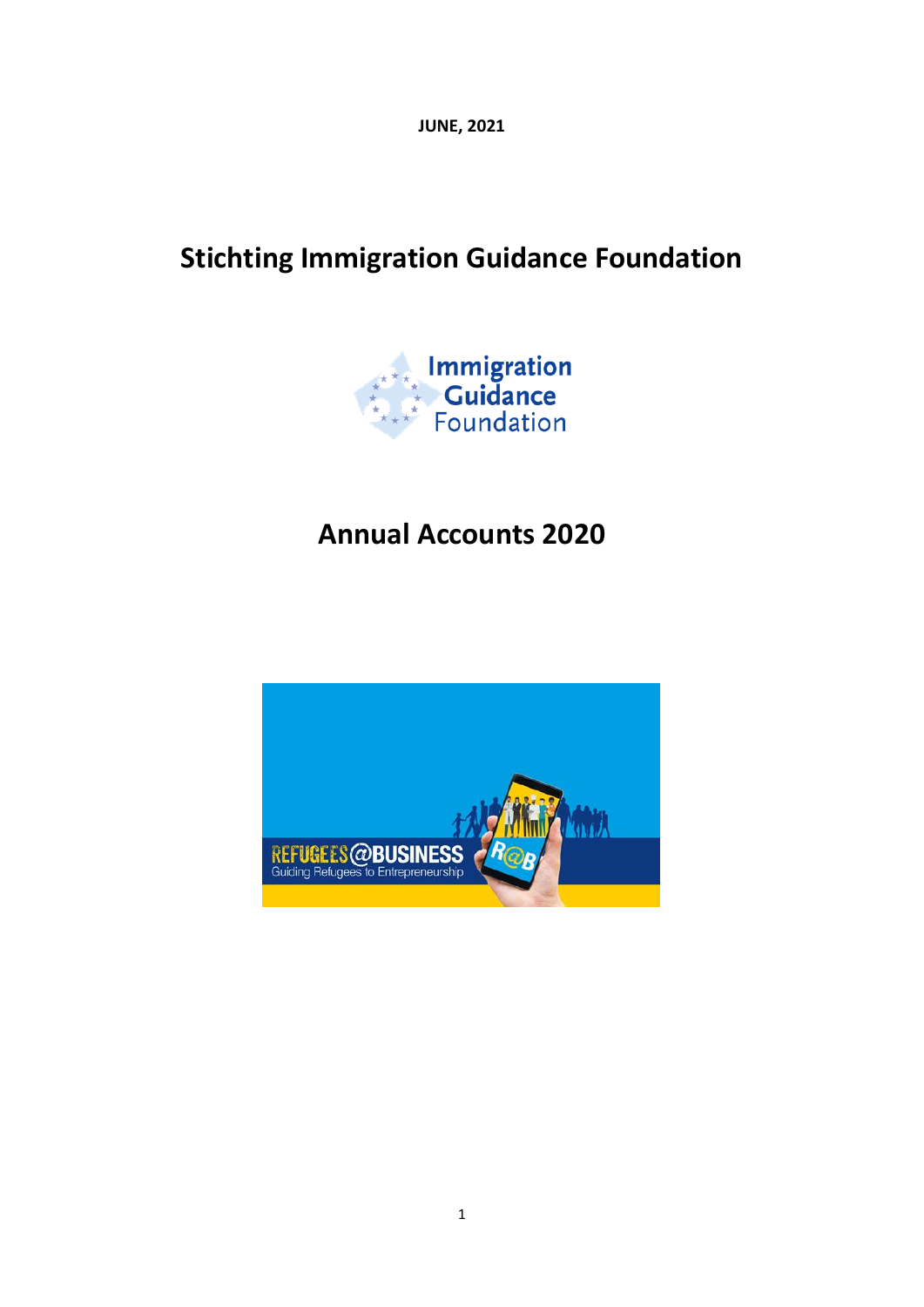### **Content**

- 1. Background and objectives of the Foundation
- 2. Envisaged projects
- 3. Board
- 4. General principles annual accounts
- 5. Balance Sheet and Statement of Income and Expenditure
- 6. Notes to the accounts
- 7. ANBI/PBO status
- 8. Contact details.

Maanweg 174 PO Box 20025 2500 EA The Hague The Netherland Chamber of Commerce: 69681341 RSIN/tax number: 857965815 IBAN: NL69 INGB 0008 0873 17 E-mail: immigration-guidance@lefebvre-sarrut.eu www.immigrationguidance.eu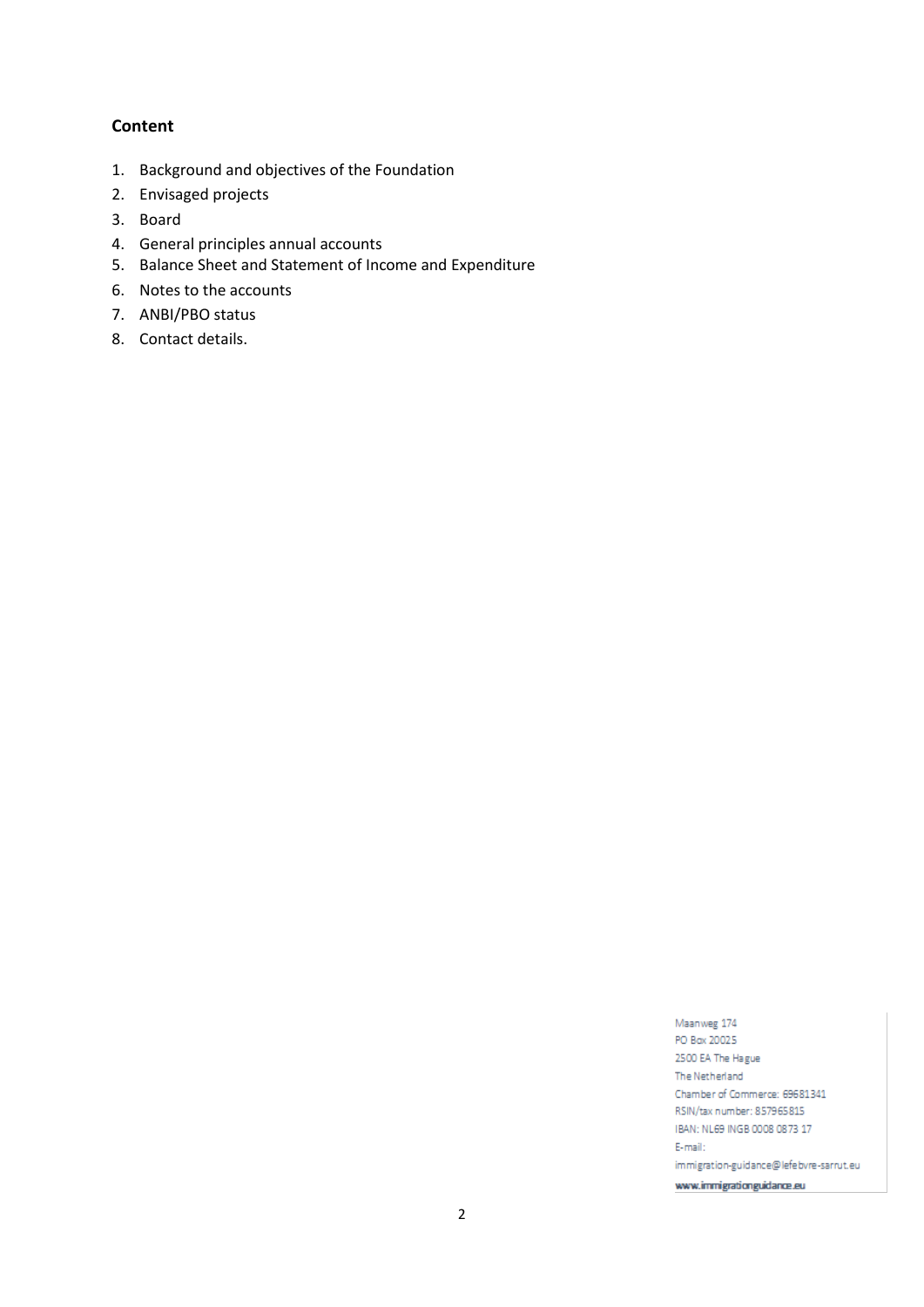#### **1. Background and objectives**

Stichting Immigration Guidance Foundation (the Foundation) has been established on September, 26<sup>th</sup> 2017 by the French company Lefebvre Sarrut S.A. (LS), Europe's second largest legal publisher. The Foundation is located in The Hague, the Netherlands.

The purpose of the Foundation is, in the public interest and without an aim for profit, to address the need of information for immigrants and foreigners arriving in Europe and help them through the administrative journey related to immigration by simplifying access to the law, provide means and measures for the above, and thus to increase the well-being and create a better everyday life for the human beings immigrating into the EU.

Anyone should be able to easily access the laws that govern the country they move to. The Foundation wants to centralise this information and facilitate both its access and its practical interpretation as refugees can be much more self-reliant if they have access to the right information.

The Foundation strives to realize its objectives through the creation, development and online publication of a new free App, called Refugees@business which focuses on entrepreneurship of the so called status holders. Refugees@business is an independent tool supporting the status holder towards entrepreneurship and gives answers to questions from status holders who want to start their own business.

The App offers a guidance through all the legislation and procedures regarding starting your own business. Apart from this, the entrepreneur will also be supported in the financial, fiscal and commercial process when running his own business, such as making a business plan, bookkeeping, VAT return etc. Furthermore the app can support the communication between the status holder and the client manager at municipality level.

#### **2. Envisaged projects**

In order to achieve the objectives, the Foundation has been committed to the project of establishing the Refugees@business App.

The App has been launched in the Netherlands including legal information in three different languages; Dutch, English and Arabic. The Foundation is looking for funding to take the App a step further as the desire is to extend the legal information and to roll out the App throughout Europe, starting with France and Spain.

A new proposition has been envisaged joining new partners (Qredits and Pangea) which offer to municipalities an all-in advice, coaching and financing program for status holders to assist them in their way to entrepreneurship and get/keep them out of social welfare.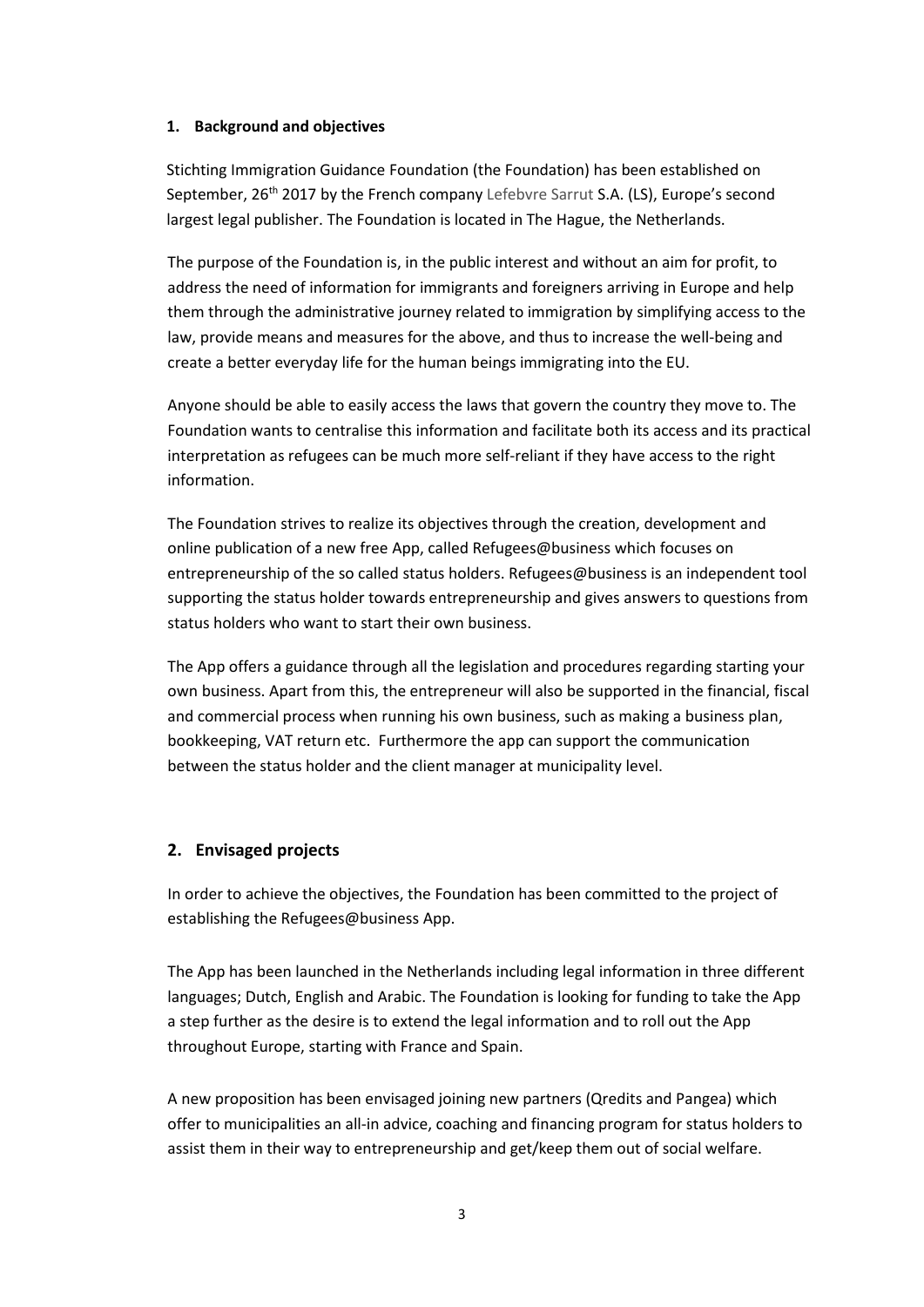In this joined proposition the Foundation provides the general/legal knowledge, knowledge of the market of municipalities and the Refugees@Business App for the initial support for status holders to entrepreneurship

Further information about projects and the Foundation can be found on the Foundation's website [www.immigrationguidance.eu.](http://www.immigrationguidance.eu/)

### **3. Board**

The Board consists of:

- Sdu Uitgevers B.V.; the Dutch subsidiary of the founder LS
- Sabine Matheson; Vice-Chairman of the Supervisory Board of LS
- Liesbeth Hop; is seen as one of the Dutch authorities on media literacy. She is a media expert with the mission to improve the media literacy of youth, parents, teachers, corporate companies and governments and has a background in media, communication and public affairs.

The Board has full legal authority and responsibility for the conduct, affairs and activities of the Foundation in a manner consistent with the purpose of the Foundation.

The Board is charged with the management of the Foundation, and more in particular with the management and administration of the Foundation's means, the adoption of the budget of income, including distributions and funds to be made available in view of the realization of the Foundation's objectives. The Board is entitled to accept (and refuse) donations on behalf of the Foundation. No donations shall be accepted which are made under conditions contrary to the objectives of the Foundation.

The Board is responsible for the financial position of the Foundation and its results. The Board is required to keep record of the financial position of the Foundation and its activities - including all of its financial transactions, revenue and expenses - and keep the relevant records, documents and other data carriers in such a way that as a result at any time the rights and obligations of the foundation are shown.

The Foundation is assisted by a secretary who takes care of the books and records of the Foundation. Furthermore the secretary handles the administration and files, and takes minutes of meetings of the Board.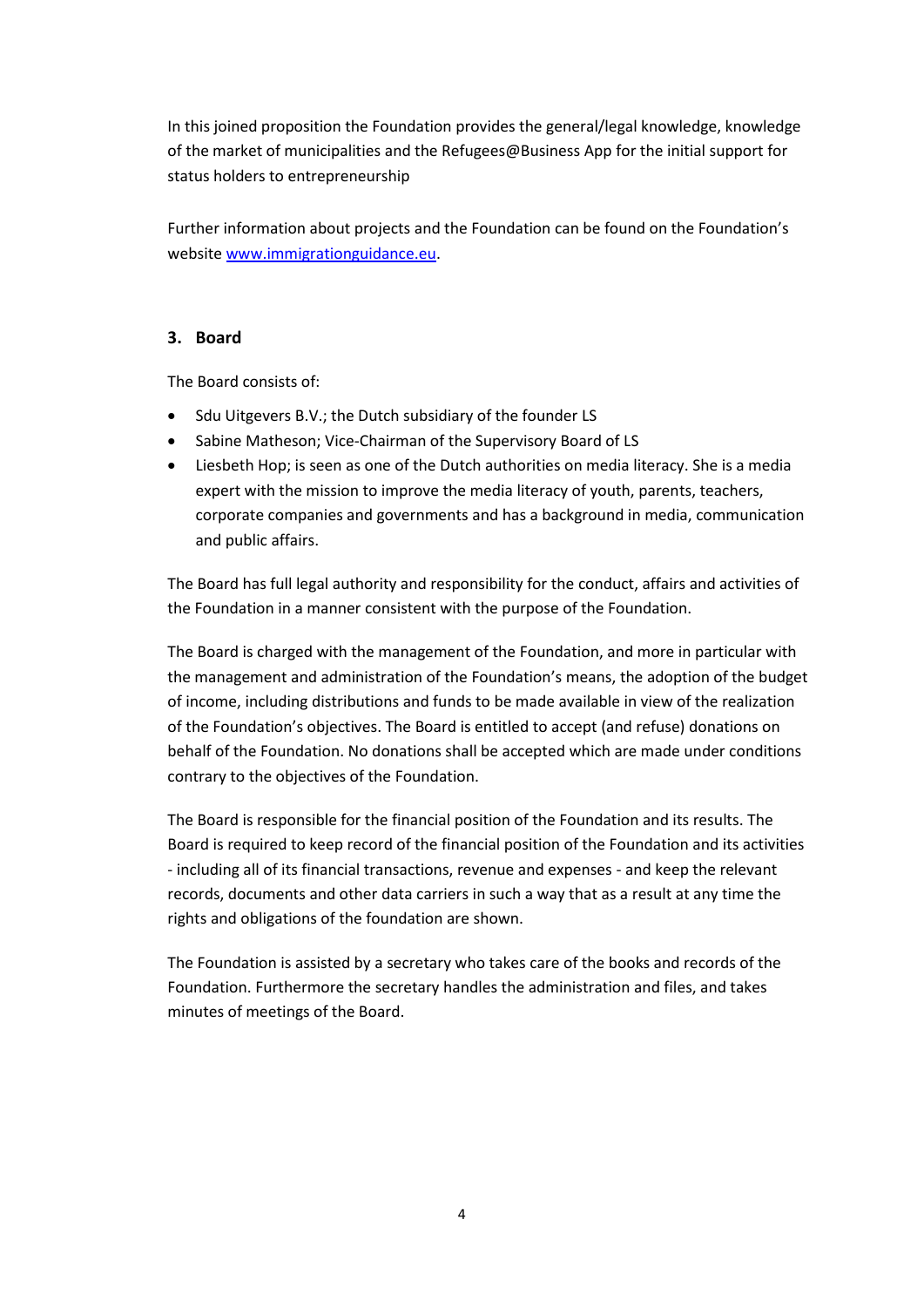### **4. General principles annual accounts**

The financial statements have been prepared in accordance with article 2:10 of the Netherlands Civil Code.

The financial year is equal to the calendar year.

Assets and liabilities (except for equity) are stated at the amounts at which they were acquired or incurred.

Gains or losses on transactions are recognized in the year in which they are realized; losses are taken as soon as they are foreseeable.

Cash and cash equivalents are stated at nominal value.

Donations relate to the received gifts of contributors.

Operating expenses represent the direct and indirect expenses attributable to the activities.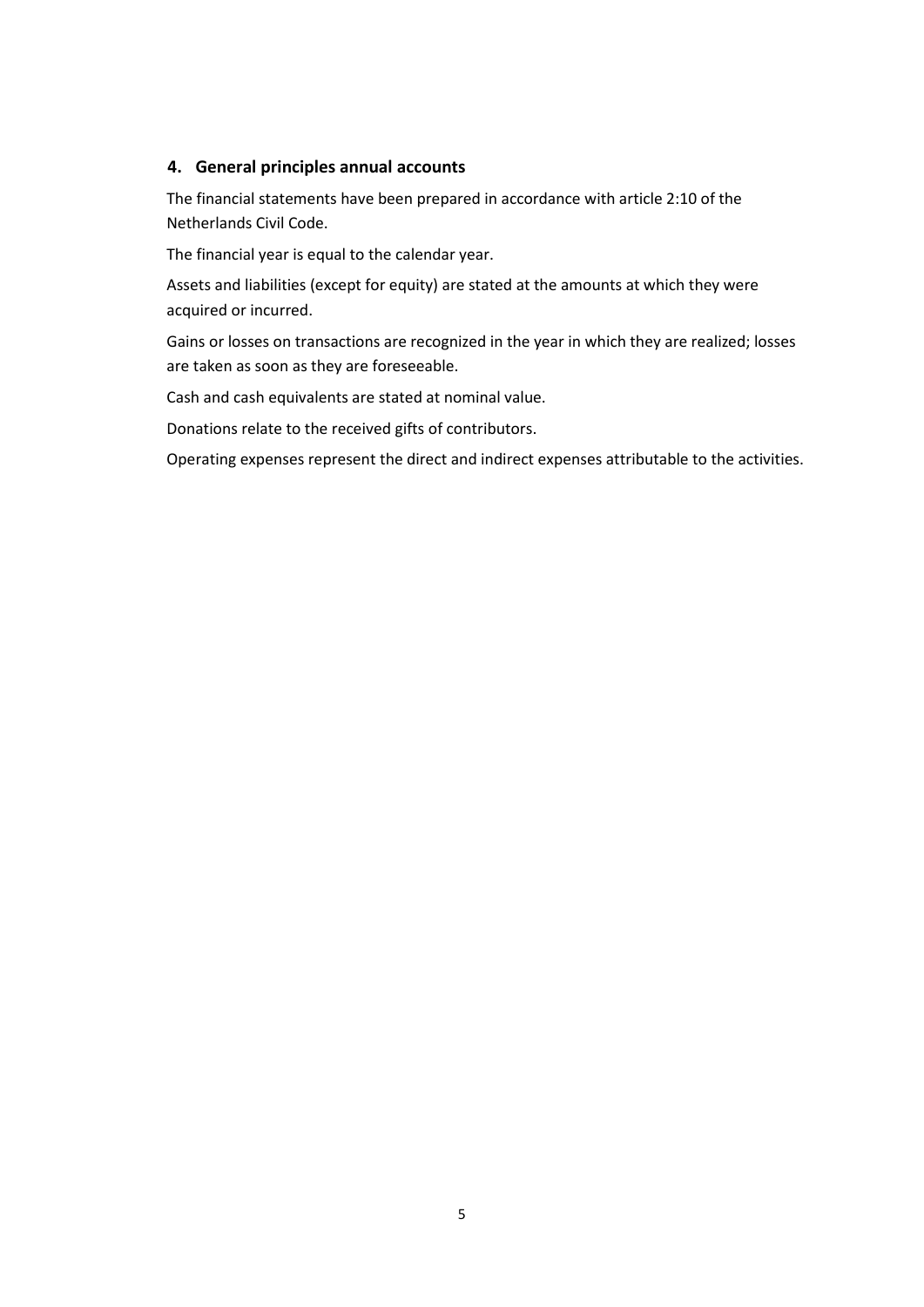## **5. Balance Sheet and Statement of Income and Expenditure**

| <b>BALANCE SHEET AS AT 31 December 2020</b>                 |                  |        |                  |          |
|-------------------------------------------------------------|------------------|--------|------------------|----------|
| Amounts in columns x EUR                                    |                  |        |                  |          |
|                                                             |                  |        |                  |          |
|                                                             |                  |        |                  |          |
|                                                             | 31 December 2020 |        | 31 December 2019 |          |
| <b>Bank</b>                                                 | 13.430           |        | 12.942           |          |
| <b>Other reserves</b>                                       |                  | 13.430 |                  | 12.942   |
|                                                             |                  |        |                  |          |
|                                                             | 13.430           | 13.430 | 12.942           | 12.942   |
|                                                             |                  |        |                  |          |
|                                                             |                  |        |                  |          |
|                                                             |                  |        |                  |          |
|                                                             |                  |        |                  |          |
| PROFIT AND LOSS ACCOUNT FOR THE YEAR ENDED 31 DECEMBER 2020 |                  |        |                  |          |
| Amounts in columns x EUR                                    |                  |        |                  |          |
|                                                             |                  |        |                  |          |
|                                                             |                  |        |                  |          |
|                                                             |                  |        |                  |          |
|                                                             | 31 December 2020 |        | 31 December 2019 |          |
|                                                             |                  |        |                  |          |
| <b>Donations individuals</b>                                |                  |        | 1.658            |          |
| <b>Donations businesses</b>                                 | 769              |        | 4.041            |          |
|                                                             |                  |        |                  |          |
| <b>Donations</b>                                            |                  | 769    |                  | 5.699    |
|                                                             |                  |        |                  |          |
|                                                             |                  |        |                  |          |
| Project management (launching, PR, marketing) app           |                  |        | 11.499           |          |
| Location-facilities event 14th of May                       |                  |        | 4.746            |          |
| PR messages and images event 14th of May                    |                  |        | 4.737            |          |
| Award, various costs event 14th of May                      |                  |        | 2.019            |          |
| <b>Banking costs</b>                                        | 60               |        | 76               |          |
| Wordpress hosting website                                   | 122              |        | 122              |          |
| Apple account/E-identification                              | 99               |        | 120              |          |
|                                                             |                  |        |                  |          |
| <b>Total operating expenses</b>                             |                  | 281    |                  | 23.319   |
| <b>Net result</b>                                           |                  | 488    |                  | (17.620) |
|                                                             |                  |        |                  |          |